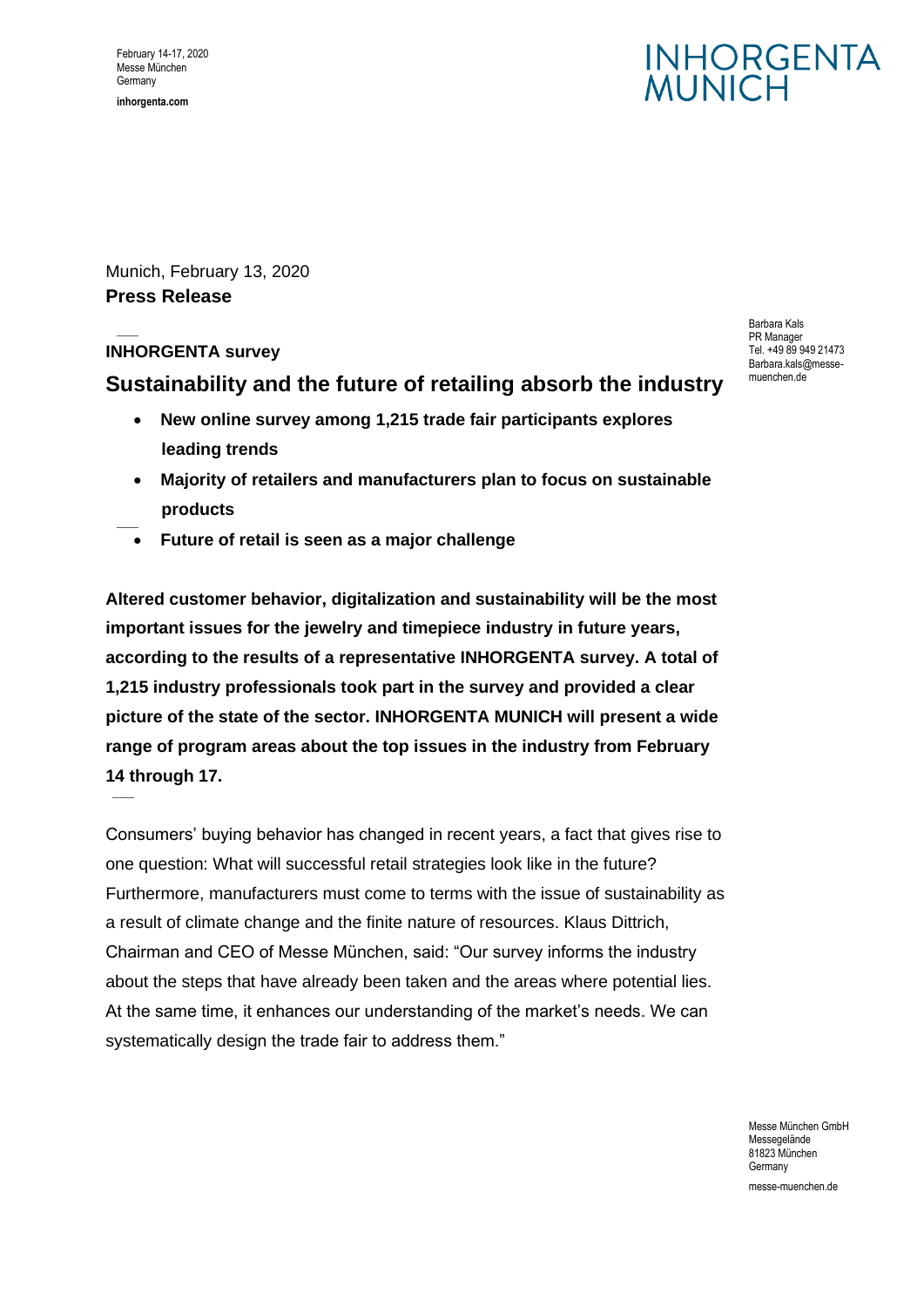# **INHORGENTA**<br>MUNICH

### **Press Release** | February 12, 2020 | 2/2

### **Sustainability – which customers are interested in it and what does the market have to offer?**

Asked about the industry's most important issues, 58 percent of respondents answered sustainability. 57 percent of respondents described sustainability as extremely or very important. About 80 percent of them have already incorporated the issue into their companies' philosophy. As part of this transition, nearly 50 percent of manufacturers are already offering recycled materials, including precious metals and diamonds, in their product ranges, and two-thirds of retailers sell products made of sustainable raw materials. These materials include wood, cork and synthetic diamonds.

The respondents estimated that 75 percent of customers asking questions about sustainability when they make purchases are younger than 50 years.

The major challenges identified in the survey include, above all, the credibility of certifications (46 percent), transparency in the value chain (43 percent) and product quality (44 percent). In this regard, Patricia Syrvud of the University of Delaware will give a talk at the TRENDFACTORY MUNICH in which she will provide an overview of responsible diamond mining and the supply chain related to it. "In addition to the tracking of gold, the provision of data is a key point," said Ryan Taylor of Consensas who will elaborate on this topic in his address. "Even though communication via modern technologies has never been so easy, all of us do not have access to it. Not all of us can profit from it due to the restricted access. Inclusion will play an immensely important role if companies are to reach their sustainability goals." Elle Hill of Hill & Co. will offer some helpful communication tips in her talk titled "How You Can React to Demands for Ethical Sourcing in Your Jewelry Company and Communicate This Commitment to Customers."

### **The future of retailing – from the shopping experience itself in the store to completely new concepts**

Regarding future retail or new retail, most respondents (38 percent) identified the "connection between online and offline retail" as a top priority. This issue was followed by "completely new concepts and strategies that are not available today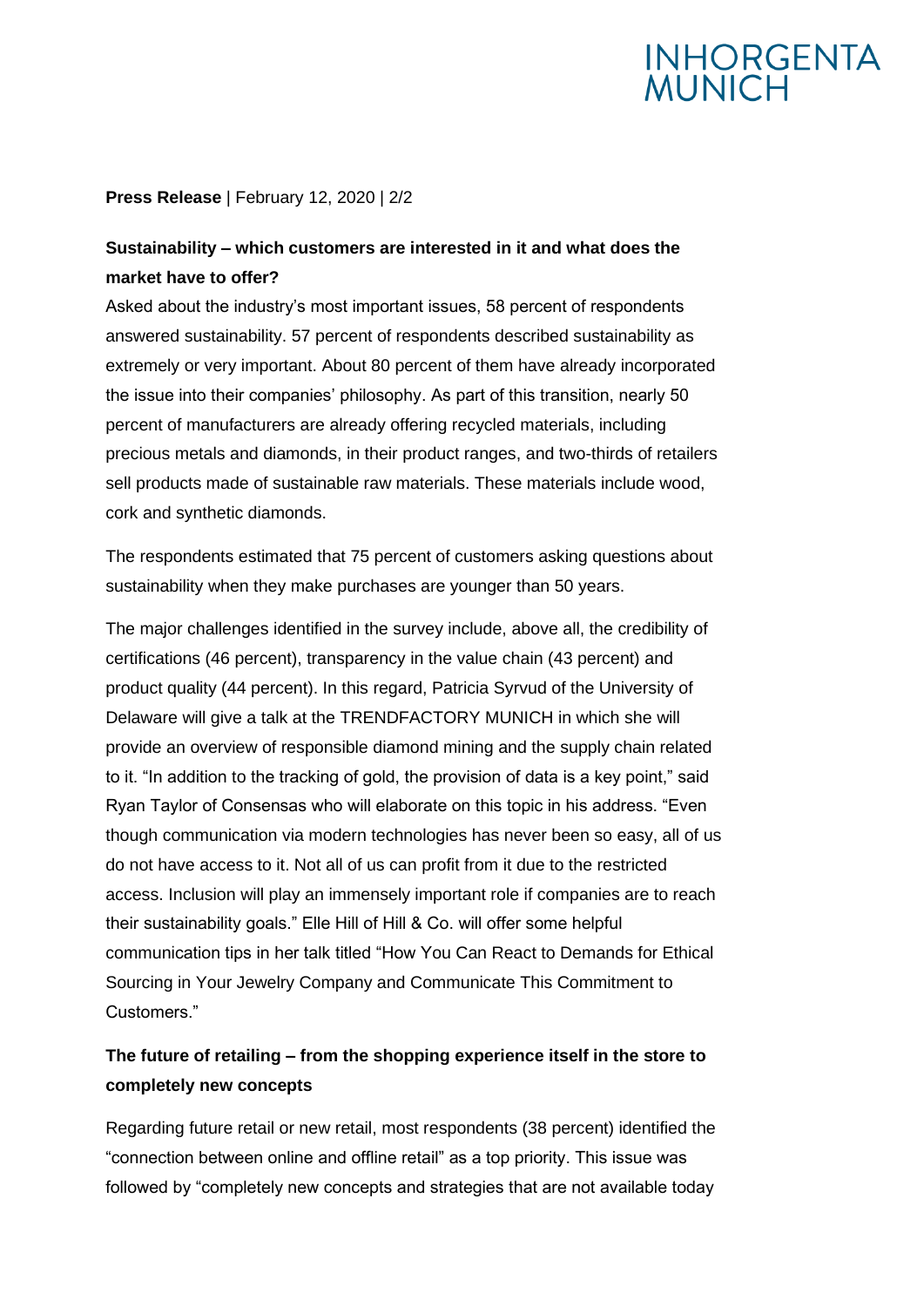# **INHORGENTA**<br>MUNICH

### **Press Release** | February 12, 2020 | 3/3

online or offline" (27 percent). Altered buying behavior by younger generations (67 percent) was also cited along with digitalization (32 percent). Both points are interrelated. Stefanie Mändlein, Exhibition Director of INHORGENTA MUNICH, said in this regard: "Our TRENDFACTORY MUNICH is a real pool of ideas regarding new retail strategies. Our top experts will provide trade fair visitors with important ideas in their forward-looking talks."

Many manufacturers and retailers are also thinking deeply about the topic of social media: More than 60 percent stated that retailers are profiting very much or significantly from social media and social networks (64 percent). They also noted that their own online offerings like websites and blogs (56 percent) would have the biggest impact on retail in the future. As part of the TRENDFACTORY MUNICH, industry expert Katerina Perez will lead a workshop on the use of Instagram as a sales platform.

As a way of attracting customers to bricks-and-mortar stores in this age of digitalization, 53 percent of survey respondents stated that "the experience character of stores" should be highlighted. They also identified the shopping experience as one of the major trend issues of the future. A majority of respondents (58 percent) said personalization of products and services was also important. Here, too, INHORGENTA MUNICH serves as the information platform for the industry: For instance, Lucas Rizzotto, CEO of Where Thoughts Go, will show how to optimize the shopping experience with the help of virtual and augmented reality. Björn Lederer of Magic Holo will speak on the use of holography. "Customers always want to experience something new and get excited," Lederer said. "Holography is a fascinating eye-catcher and can be used to break the ice in conversations with customers." Rafael de Molino, CEO of 2Shapes, will explore personalization opportunities in the jewelry industry during his talk.

The survey was conducted in December 2019. A total of 1,215 visitors and exhibitors of INHORGENTA MUNICH 2019 took part in the online poll.